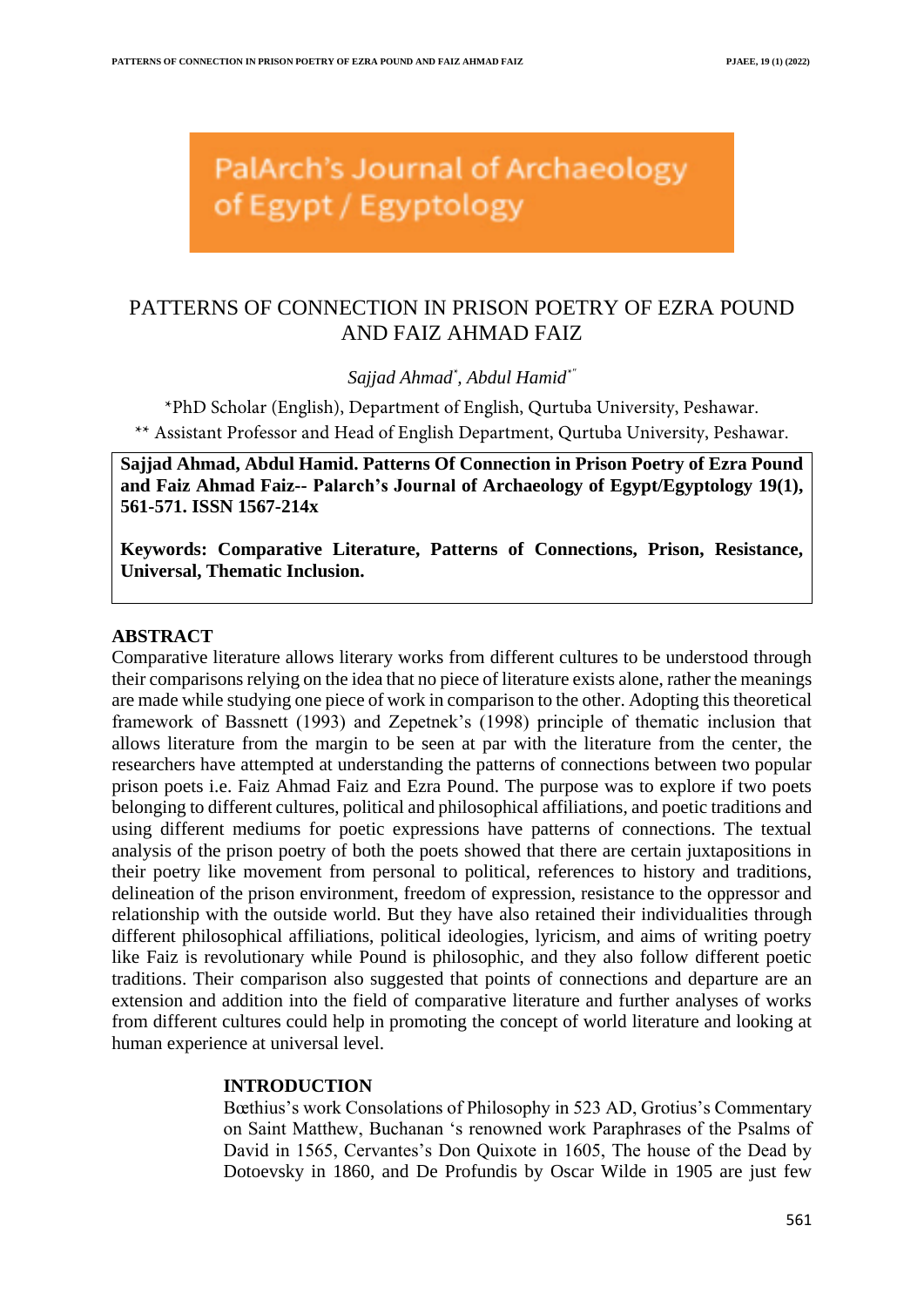examples from the enormous body of literature produced when the writers were serving their prison time. It also suggests that prison writings belong to significant form of literature that occupy central place in world literature. Freeman (2009), while commenting on the history of prison writing in England, suggests that the revival of prison literature in  $16<sup>th</sup>$  and  $17<sup>th</sup>$  centuries makes it the most "characteristic cultural form" of English literature (p. 132).As there is a great body of prison literature available but it is also one of the least read literatures in the world. Special attention was given by the modernists when most of the writers during those times served prison and also that the attention was diverted from classical works to others (p. 135). Disraeli (1881, p. 36) also dedicated a chapter on the intellectuals that had been imprisoned suggesting that there is aesthetic appeal and availability of influential ideas in the prison writings. Like other forms of popular literature, prison writings are also not just confined to one culture or area. Prison writers from all over the world belonging to various cultures have produced notable works that have contributed to the realm of philosophy and literature (Larson, 2010, p. 144).

Genoways (2004, p. 94) argues that prison experience, in the twentieth century, embedded a culmination of the personal and the political views in the poetry of the writers. The poet comes face to face with the ideology of the people or the oppressor and enters into a dialogue that gives a new style to writing poetry and that kind of poetry is very much influenced by the conditions in which it has been written. Therefore, the study of the conditions of the poetry becomes extremely important to understand the poetry. Gregory Orr (2002, p. 4) also suggests that the poetry becomes a matter of survival for the prisoner for it is his inner crises that is translated through language. There is not just the subjectivity driving the poetry rather also an expression that dwells upon the disorder around the poet particularly the cause of the sufferings of the poet.

## **RESEARCH QUESTIONS**

The current study is an attempt to explore, analyze and study prison literature produced in different cultures i.e. Zindan Nama (Prison Journal) and Dast-e-Saba (Hand of the Wind) by Faiz Ahmad Faiz (1954-5) and The Pisan Cantos by Ezra Pound (1948). The leading research question in this study is how these poets develop patterns of connections where they meet through their poetry. In the backdrop of the theoretical perspectives of thematic inclusion by Zepetnek (1998) and comparative literature by Bassnett (1993), the researcher aims to explore patterns of connection from the prison poetry of both the writers.

### **THEORETICAL PERSPECTIVES**

Zpetenek's (1998, p. 15) concept of thematic inclusion is based on one of his principles' of studying comparative literature that the works considered to be at the margin and periphery are also important pieces of literature and could be compared with the works that belong to the cultures at the center i.e. the western culture. There could also be ideological, political and methodological similarities that could help in studying literature beyond borders. In this globalized world, comparative literature offers a way of studying and comparing literature considering it a universal phenomenon of expressing what is essentially human. This perspective clearly rejects the politics of exclusion and invites literary works from all cultures to be assimilated, studied, explored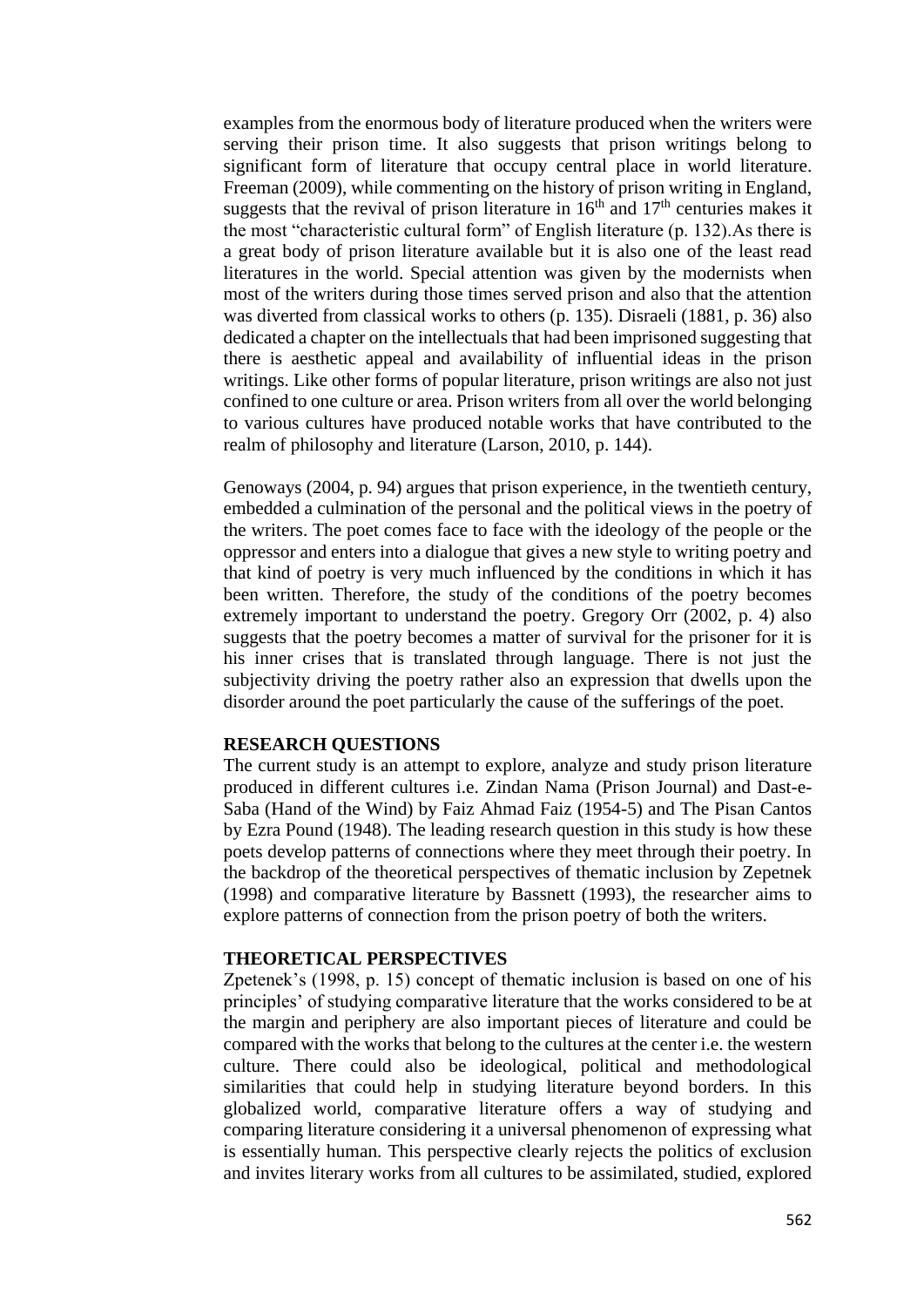and analyzed. As the researchers have opted for the comparison of prison poetry from two different cultures, therefore, this concept of thematic inclusion is a relevant theoretical perspective.

Bassnett (1993) argues that comparative literature is the study of literature across cultures going beyond the space and time boundaries to see the "patterns of connection" among various works (p. 01). She argues that no single event or piece of work could be comprehended alone; there is need for another body of work to relate to and make meanings. This theoretical perspective is based on the concept of Mathew Arnold (1857) that all events and literatures are interconnected and that one piece of literature can be understood in connection with the other body of work. Therefore, the adoption of this conceptual framework provided the researchers to explore the prison poetries from two different cultures in connection with each other so that a better and deeper understanding could be developed.

## **LITERATURE REVIEW**

At their individual levels both poets i.e. Faiz Ahmad Faiz and Ezra Pound occupy a significant place in literature as both produced influential poetry during their serve in prisons. Interestingly both of the poets were charged of treason from which they were later absolved. Their prison works are considered to be among their most inspiring, coherent and masterly works yet they have not been compared by the scholars so far.

Faiz Ahmad Faiz was also an international poet with translations available in English but primarily he wrote in Urdu language and belonged to south East Asian country i.e. Pakistan and had strong affiliation with communism and Marxism, so his popularity is somewhat confined to the readers to his region and language. However, Kirk (2019) regards him an internationalist and accords him a specific place in world literature who is an inspiration to the oppressed all over the world. Singh (2012) positions him as a poet of global stature who addressed the masses through his art and wanted to inspire the oppressed majority to realize their potential and rights and work for their freedom and liberty (p. 212). Although Faiz was essentially a revolutionary poet for his poetry rested on Marxist philosophy but he was also a humanist expressing the sufferings and pains of human beings in his poetry irrespective of the boundaries and nationalistic discourses. Therefore, in his poetry one can find the delineation of pains of human beings across borders i.e. like the pains of the Palestinian people, the Africans, the Syrian and so on. His poems are not infested in the rhetoric of ideologies and philosophical jargon, rather he addresses to human beings in classical mode mixing up with the modern western political ideals focusing on the humanitarian aspects of masses (p. 215).

Shahid (2013) has traced the roots of Faiz's poetry by suggesting that he was not just a modern poet rather in his poetry there are evident examples of 'Persio-Arabic, Indo-Persian, and Urdu literary traditions' which date back to 'pre capital pre-colonial' era (p. 215). From the perspectives of looking at his poetry in these traditions elucidate other dimensions rather than just interpreting him a revolutionary poet. Considering him just a political revolutionary poet is an act of reduction which otherwise creates a barrier in enjoying this poet from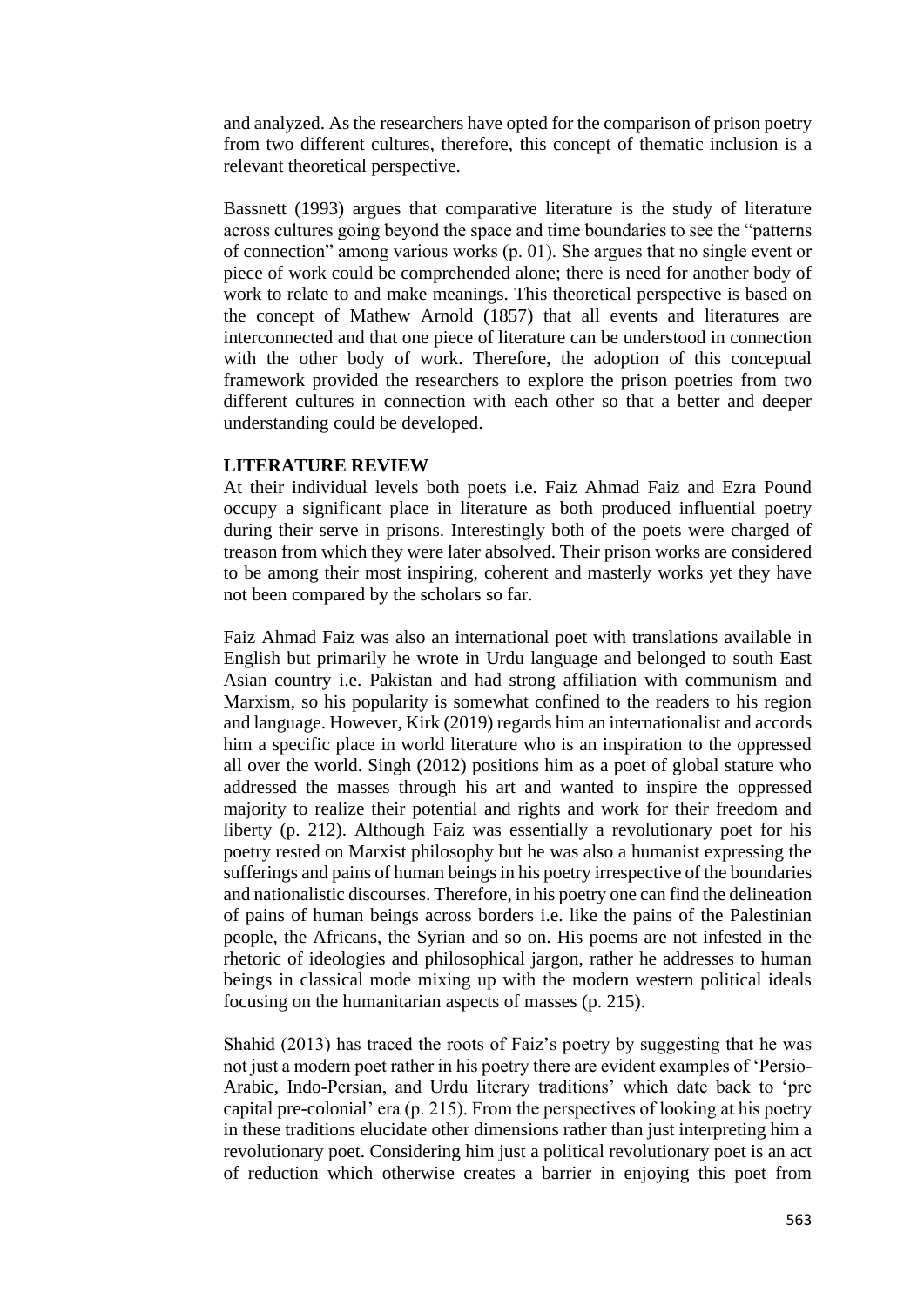aesthetic and classical level. This kind of labeling must thus be avoided while studying this versatile poet. Shahid's(p. 148) foremost concern is thus not to depoliticize Faiz's works but rather to identify and interpret various other layers of poetry which, due to labeling, may remain hidden.

Yet, in his poetry there are also clear and strong effects of imprisonment. Zaidi (2019) argues that imprisonment in fact polished Faiz and made him ponder on the natural world. Therefore, in his poetry there are allusions to nightingale, rose, gazelle, night, stars, and the moon. There is also a strong sense of the concern for others in his poetry. mostly, the poet addresses to his beloved which is either his country or the muse, but there is a strong parallel to the world of nature and the feelings that her shares with his readers coming out of him due to his long experiences of imprisonment. Imprisoned due to Rawalpindi Conspiracy Case in 1951, Faiz Ahmad Faiz produced two volumes of poetry i.e. Dast-e-Saba (The Writing of the Wind) and Zindan Nama (Prison Journal) in Urdu language whose some poems were translated in English by Kiernan (1971), Farooqi (2017), Daud Kamal and Khalid Hassan (2006), Naomi Lazard (1988), and Sain Sacha (1987).

Bashir (2017) conducted a detailed study in his thesis by comparing the poetry of Neruda, Samih-al-Qasim and Faiz Ahmad Faiz from the perspective of revolution and resistance. He has attempted at concluding that politics is the unavoidable part of art in the contemporary times and this phenomenon cannot be avoided. The poets are important segments of society who cannot miss the ongoing currents of politics in their poetry. Bashir (2017, p. 168) also concluded that the poetry of Faiz has not been given much attention as it should have been and so there is a need to understand it from various perspectives. One such perspective adopted by Bashir is that of understanding the revolutionary strands in his poetry and comparing it with other poets. He has argued that the poetry of Faiz is not only revolutionary but also instigates its readers to prepare and move forward for the revolution and fight for equality and justice in the society. Coppola (1992, p. 154) also comes up with the similar views when he suggests that the struggle against the tyrannous acts is the recurring feature in the poems of both volumes written during the prison by Faiz i.e. The Hand of the Wind and Prison Journal.

In a letter to his wife, AlysFaiz, Faiz (1985, p. 117) expresses that it is a common experience for the people of Pakistan to be sent to jail. It does not happen with the few rather there are a great number of people who are sent to jail for various reasons in his country. Faiz's prison poetry thus cannot be studied without its context of the prison. The predominant context in Faiz's poetry is his disillusionment with the environment after partition which is like the breaking of the promise made during the partition with the people and raising voice for the fulfillment of that promise makes him revolutionary and a powerful voice of resistance (Genoways, 2004, p. 115). The efforts and struggles within the poetry of Faiz are very much obvious. As an example, Faiz's very popular poem

The Dawn of Freedom could be explicitly read like, This light, smeared and spotted, this night-bitten dawn This isn't surely the dawn we waited for so eagerly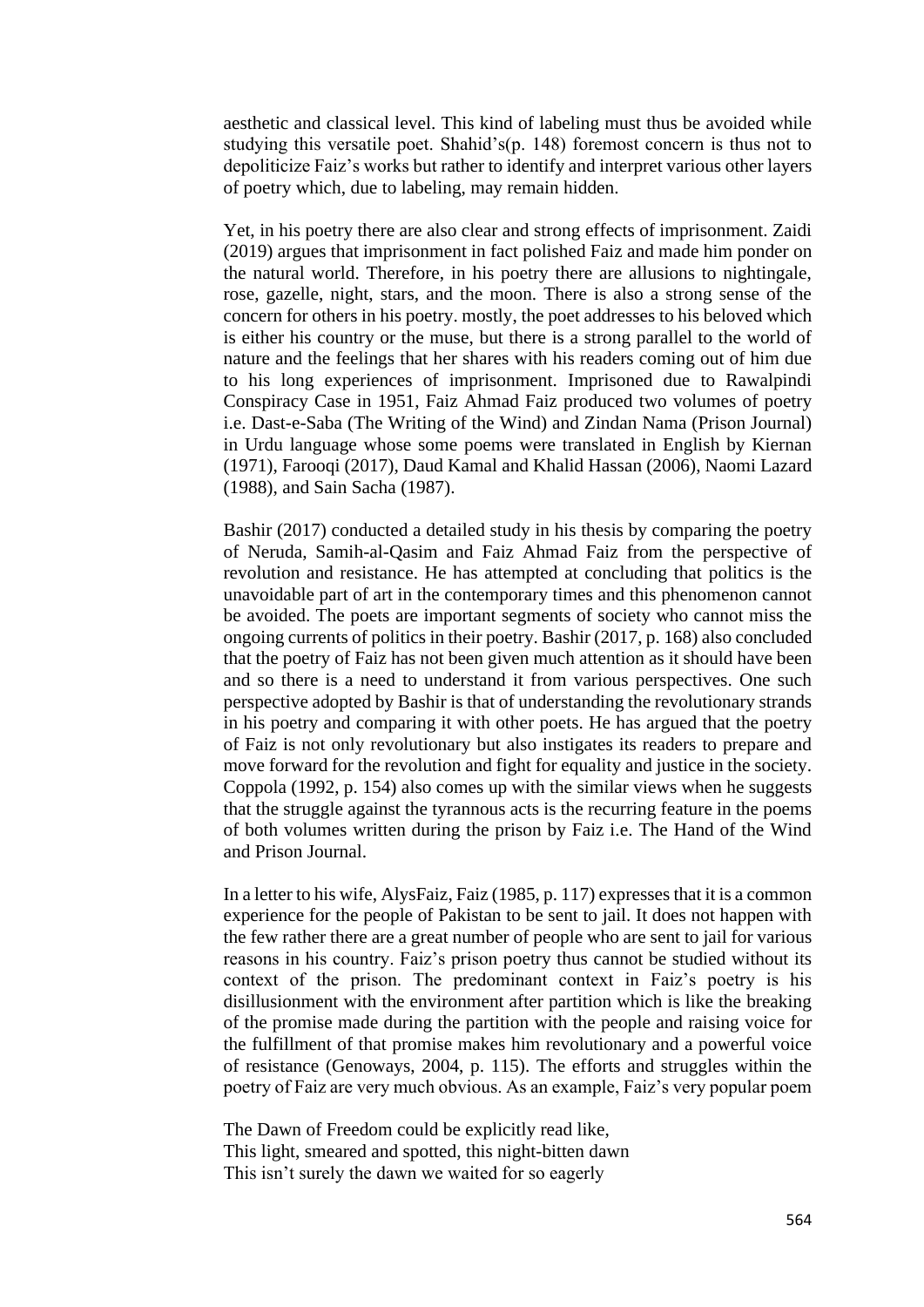This isn't surely the dawn with whose desire cradled in our hearts We had set out, friends all, hoping We should somewhere find the final destination Of the stars in the forests of heaven (Faiz, 1954/2017, p. 40)

It is this very disillusionment with the conditions of the country which is also a source of struggle and effort for Faiz and he resolves to continue with the effort till his last breath. He is ready to sacrifice his life for his beloved country and does not refrain from saying,

Bury me under your streets, O my beloved country, where today men dare not pass with heads held high, or where lovers of you who wish to pay tribute, must fear for their lives and come around on the sly. (Faiz, 1954/2004, p. 115)

Faiz is ready to lay down his life for his beloved country where people fear to raise their heads straight. There are perils of punishment and death. But Faiz assures himself and his readers that he is ready to go to any extreme for the sake of his country and his ideals. These words are not only a solace to him but also a reason to survive in the loneliness of imprisonment (Genoways, 2004, p. 117). Thus at an individual level, a lot has been written about the themes, imagery and lyricism of Faiz Ahmad Faiz with specific reference to his prison poetry but its comparison with Ezra Pound has not been made so far who was also a prison poet and produced a very popular work The Pisan Cantos (Pound, 1948) during his prison term.

Elaborating the background of The Pisan Cantos, Williams (1949, p. 216) reflects that the cantos 74 to 83 mention the locale and the persons who were detained in Disciplinary Training Center (DTC) near Pisa where he was a guard. Williams (p. 217) explores the lines from the cantos that refer to the inside of the prison environment to express the agony, anguish and pains Pound was going through during his time in DTC from May to October 1945. The reference to Colonel Steele (Canto LXXXVIII, p. 57) with words like "awful", "slaughter", "blood" bespeak of the cruel personality of the person charged to monitor the prisoners of the "death cells" (Canto LXXIV, p. 6). It is the inside narration by a guard that Pound also makes in his cantos that the "gorilla cage" (Canto LXXXIII, p. 111) where he was kept so that the fascists should never be able to rescue Pound from the prison. Such are the horrible images painted by Pound in his cantos and verified by Williams (1949, p. 216-221) when he was serving as guard there.

## **RESEARCH METHODOLOGY**

Following the interpretivist research paradigm that suggests that reality is mentally constructed based on society and experiences of the individual. Various individuals may thus have various realities which may be changing from time to time depending upon the nature of individual's social experiences (Guba and Lincoln, 1994). This paradigm mostly makes use of qualitative research methods which allow the researchers to delve deep into the works and their meanings. Following this paradigm and qualitative research methodology, the researchers have opted close reading as the most suitable method of analysis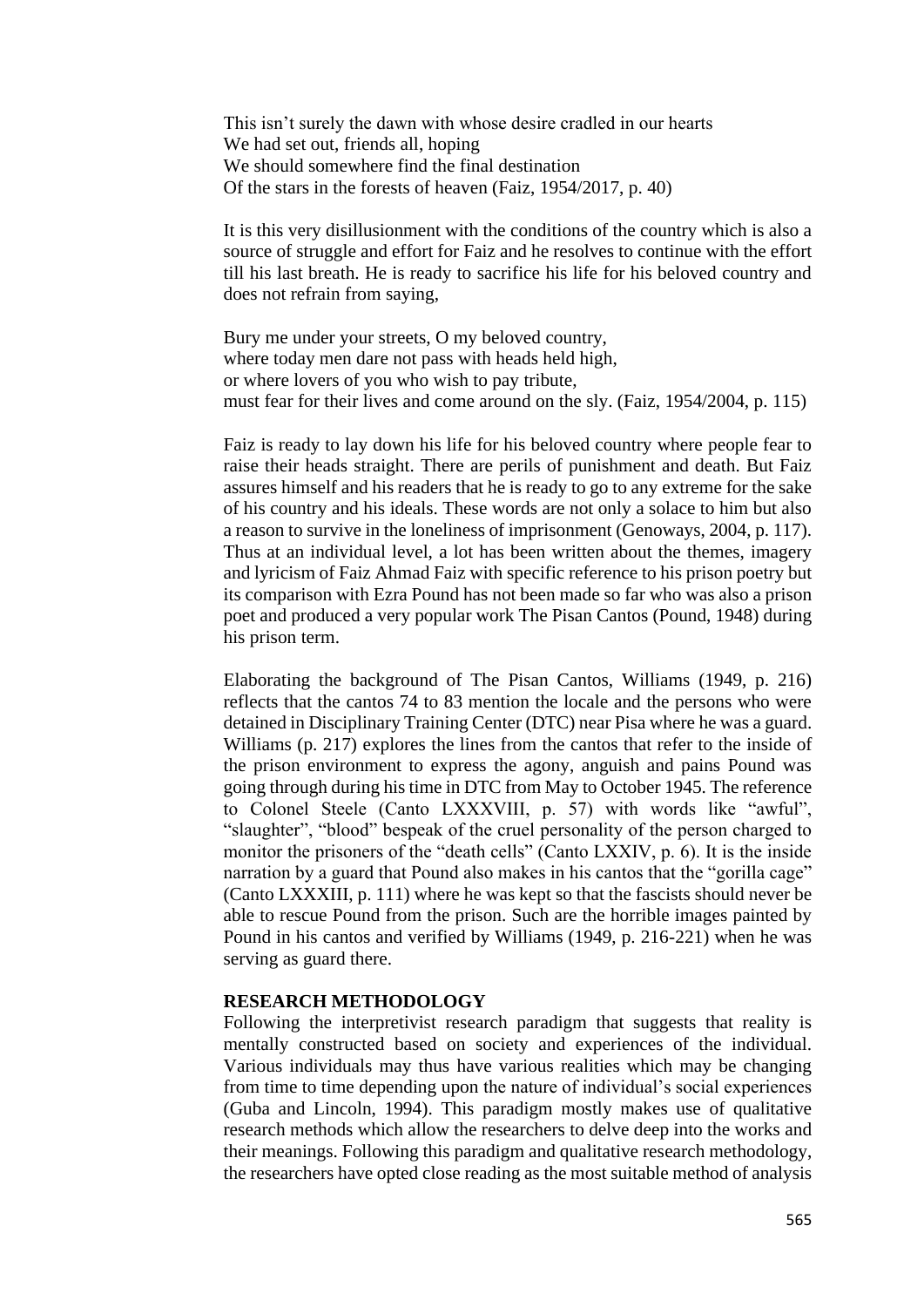for analysis of the prison poetry of purposely selected poets belonging to various cultures. Couey and James (2018) argue that close reading "is the best way to understand individual poems" (p. 01). The steps of close reading include: selection of poetry, identification of the purpose of close reading, preparation of the text, annotating the text, making text-dependent questions for rereading of the text in a deeper way (Coleman & Pimentel, 2012, p. 5). The researchers, in this paper, have also adopted the similar steps to understand and find deeper meanings from the text so that these could be compared and patterns of connections may be explored.

## **ANALYSIS, FINDINGS AND DISCUSSION**

The researchers have explored various patterns of connections between the poetry of Faiz Ahmad Faiz and Ezra Pound, however, the degree of association with the particular ideas is varying in both of these poets. These patterns of connections are broadly in ideas like movement from personal to political, allusions to history and traditions, subscriptions to poetic traditions, descriptions of prison environment, relationship with the outside world, and philosophical deliberations. The textual analysis of the prison poetry of both the poets suggests that the abovementioned ideas have been expressed in their prison poetry in different ways, yet these are the very points where the poets intersect each other and become one in the universal panorama of literature.

The poem "Bury me Under Your Streets" by Faiz Ahmad Faiz in Dast-e-Saba (1954/2004) is an ideal example of moving from personal to political. Stanza one talks about personal devotion to the country ("Bury me under your streets, O my beloved country," from Stanza 1, Line 1), while second addresses the country ("It is too much for tyranny's trigger-happy hand,/if your name is invoked even by extremists" stanza 2 line 1-2), and then the third stanza is movement back to the personal ("I live, in short, in the fantasies of nightfall and dawn;/I live in the shadow of walls, in the gate's closed palm" stanza 2, lines 7- 8), and the fifth stanza moves back to the country ("If today our enemies ride high, playing God, so what?" stanza 4, line 5). This movement from personal to political is a salient feature in the prison poetry of Faiz. In another Ghazal from Zindan Nama, the movement from personal to political is obvious, confined to the cage, we aren't all that alone, really the morning breeze of home, every day Arrives scented with memories and departs bright with tears (Faiz, 1954/2017, p. 62)

Imprisoned, the poet relates his personal experiences of recalling his home through the breeze that brings scents. The reference to the breeze is recurrent in the poetry of Faiz that symbolizes the memories of the poet that soothe the poet and are respites in the painful and lonely condition of prison. Pound's (1948) cantos also bear certain instances of this movement from personal to political as in canto 74, "Oh my England/that free speech without free radio speech is as zero" (p. 03). As a very popular line from his canto, this serves as the personal reference to his condition as well as the political situation in which he is not allowed to exercise his right of freedom of speech. Interestingly, this was the very plea which he adopted while defending his case in front of the jury (Nadel, 2007). It is in canto LXXVII that pound turns mostly to his personal self-i.e.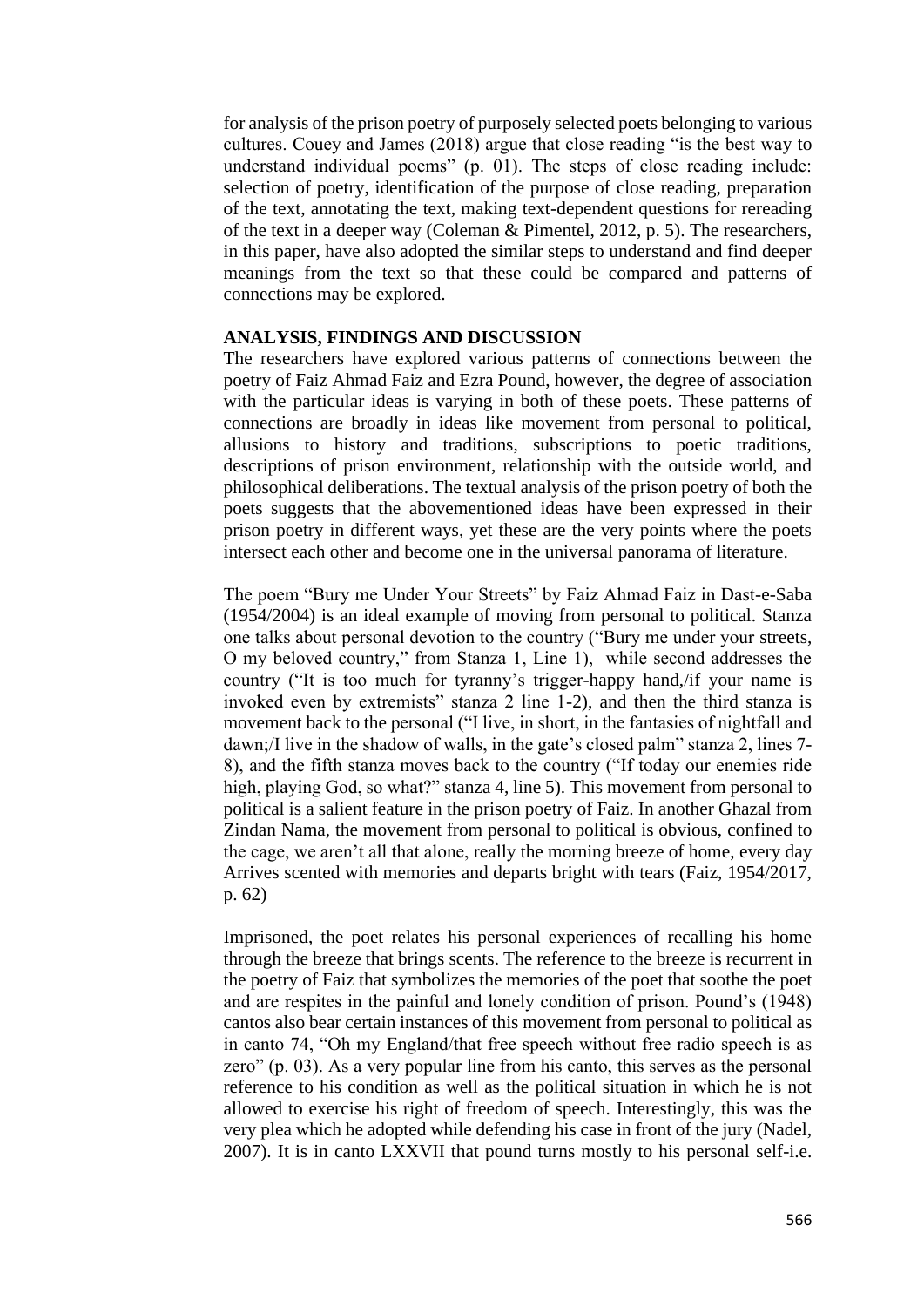through the memory of his college days in Clinton, New York. But, he moves on towards the description of WWII and its end.

Entered the Bros Watson's store In Clinton N Y preceded by a crash, i.e. by a huge grip sack or satchel which fell and skidded along the 2.0 foot aisle-way and ceased With a rumpus of glassware (Canto 77, p. 41)

Right after this allusion to the personal life, Pound moves on to refer to the political. He says, "and With the enquiry "WOT IZZA COMIN''/I'll tell you wot izza comin'/Sochy-llsm IS a--comin'" (Canto 77, p. 41). During those days at college, they have been talking about the coming of socialism and its impacts on the people around the world. Likewise, Cantos LXXX, also contains references to his personal life during his travels to various parts of the world like England, Spain and France. Then he also moves forward with the political and artistic movements that he observed in his travels. Like Faiz Ahmad Faiz, Pound also describes his own feelings through nature.

In Faiz, morning breeze and nightfall are some of the most recurrent images but Pound expresses his sentiments and feelings through clouds and birds. For example Pound says that "and the clouds o,er the Pisan meadows/are Indubitably as fine as any to be seen" (Canto 76, p. 35). Cloud seems to be a very important image in the poetry of Pound that the eyes that were "The suave eyes, quiet, not scornful" (Canto 74, p. 2) in the beginning are referred to as cloud "your eyes are like clouds" (Canto 83, p. 104). The movement from personal to political and philosophical is thus recurrent in the poetry of Pound. But it must be noted here that it is not just the shift towards politics as one finds in Faiz, it goes towards philosophical and artistic realms of intellect. Mostly it is towards philosophical notions of Confucianism and discussion of the soul and Love in the universal sense.

Pound's (1948) cantos are infested in the references to history and traditions. The traditions alluded to Pound are not confined to cultural traditions of the west, rather these references are stretched over various cultures including Greeks, Chinese, Western, and American. Right from Odysseus (Canto 74, p. 02), Zeus (Canto 74, p. 4),sia Cythera, siaIxotta, sia in Santa Maria dei Miracoli (Canto 74, p. 4), Mt Taishan (Canto 74, p. 5), Salamis (Canto 74, p. 6) till Notre Dame, Giovanni, Gregorio, Treviso, Uncle William, Stone Cottage in Sussex, Madonna, Westminster, and Senator Edward to the end of Canto 83, there are numerous allusions to history and traditions in The Pisan Cantos. Faiz's ideological effect is derived from Marxism, while his aesthetical effect is due to the "metaphorical edifice of the oriental tradition" (Narang & Bakht, 2009, p. 52). In oriental tradition, the images of the cups and wine represent a state of joy and ecstasy, but coming to the consciousness of Faiz the same imagery is referred to the economic condition, freedom, liberty, and rights. For example in A Morning in the Prison House (Faiz, 1954/2017) Faiz states that "Awake, for the wine of sleep that was your share is shrunk/to the bottom of the wine cup" (p. 53).Here the wine is not that drink, rather it is symbolic that can stand for peace, tranquility, or even rights of people. So the images of the oriental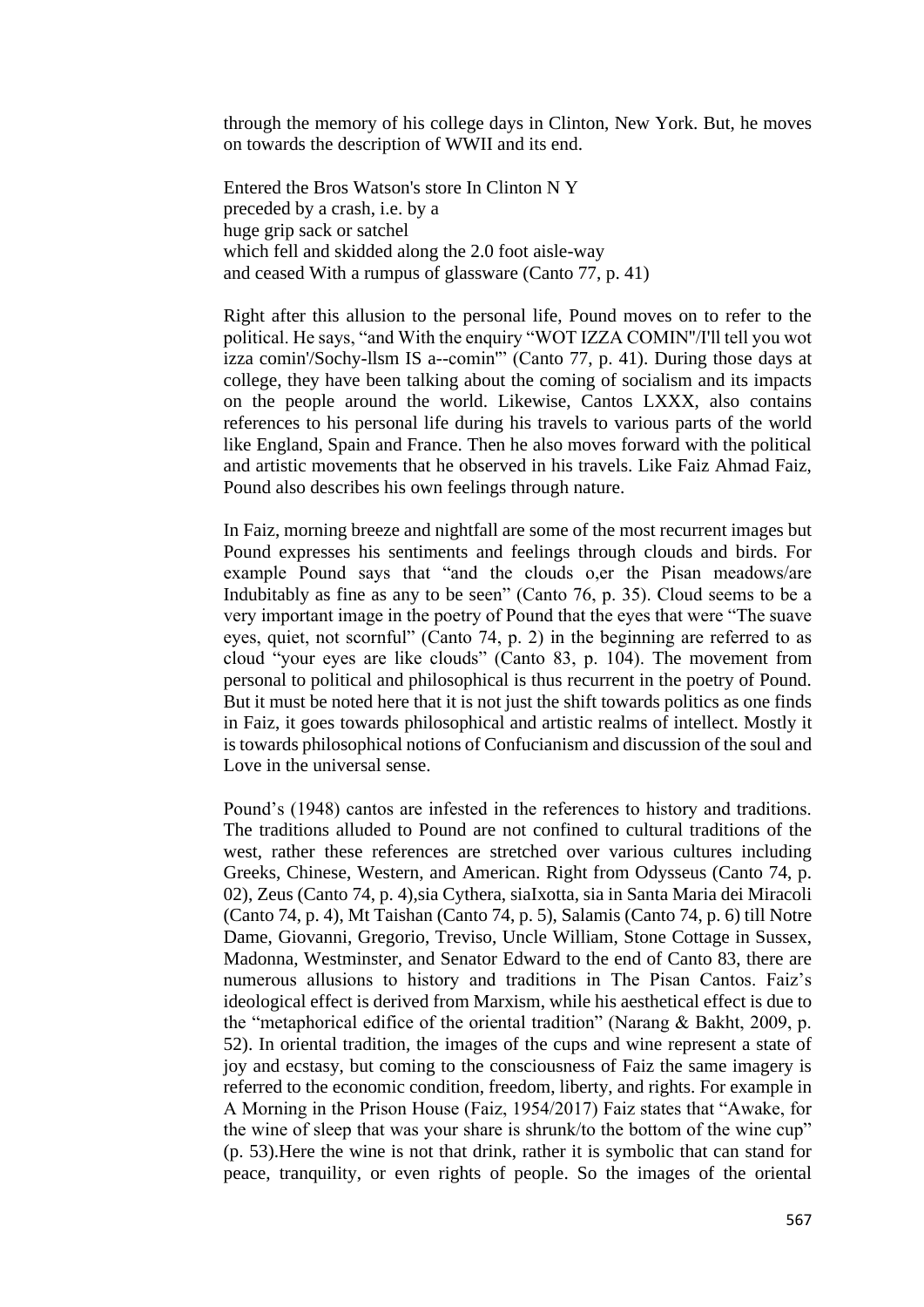tradition which are in the sub-conscious of Faiz, as argued by Narang & Bakht (2009), have been modified and reapplied in a different way by Faiz. "Beauty" and "Beloved", a very important image and adjective in oriental poetry are not only used in a subjective way for the damsel by Faiz, rather these are for the country which is true love of Faiz. For example, the lines by Faiz that "There is no diversion, desolation or hiding,/Which may conceal my beloved from me" (Faiz, 1954/1987, p. 04) refer to the country not any woman because in the context of the poem written in Prison Journal, Faiz reassures himself and his readers that nothing can keep him away from his beloved. The same image has been often repeated in the prison poetry. In another poem, We, Who were Slain in Unlit Pathways from Prison Journal, Faiz uses the image of "beauty" for his country like,

Our suffering was a testimony to your beauty See, we were faithful to our pledge We, who were slain in unlit pathways. (Faiz, 1955/1971, p. 201).

There are promises to the beauty and beloved of Faiz and he wants to fulfill his promises till his end. These are the promises that keep him going. In short, the references to history and traditions are somewhat confined and restricted in the prison poetry of Faiz especially to the poetic tradition of oriental literature mostly. One major reason for this could be the medium of writing poetry in Urdu. However, the historical and traditional allusions in the prison poetry of Pound are numerous touching upon various cultures including Greek, Western, American and Chinese.

However, Bush (2010) argues there is more to the Pisan cantos than just the mentioning of the grim details of the detainment camp. There are philosophical allusions that begin from Cavalcanti and Avicenna's concepts in the cantos and move on to arguing the Chinese and ideas from other cultures (p. 670). The spiritual forms that set the bodies in motion and move the man from inside are allusions to the philosophical realms of intellect which Pound seems to abide by in his cantos. Love thus transforms the intellect and both are infused together to let the poet move forward in his labyrinth of loneliness in prison (p. 694). Yet, Bush (2007) is of the view that there is a lot of involvement of cultural memory in the cantos as it was exclaimed by Dorothy, his wife when she received the first manuscript of the Pisan Cantos. She was compelled to say that it was Pound within the lines describing himself relying on the memory that is coming out of the poet. Although, before the start of the world war II, Pound wanted to delve deep into the philosophical adventures in his cantos, to move into the "intellectual form of Love" (p. 72) and become one with the soul that moves towards an intellect which is universal, but the experiences of prison and war affected much of his philosophical pursuits. Therefore, there is not just philosophy that could be found in the Pisan Cantos which is a continuation of Pound's cantos from 1930to 1969 out of which The Pisan Cantos is his poetry written during prison from Cantos 74 to 83. Zhu (2006) tries to evaluate cantos from the perspective of Confucianism which is not a longed-for philosophy by Pound but also a method to join the philosophical ideas presented in The Pisan Cantos (p. 394). Pound's aspiration for the Golden Mean of Confucius a kind of harmony that is achieved by man when he tries to become a superior man by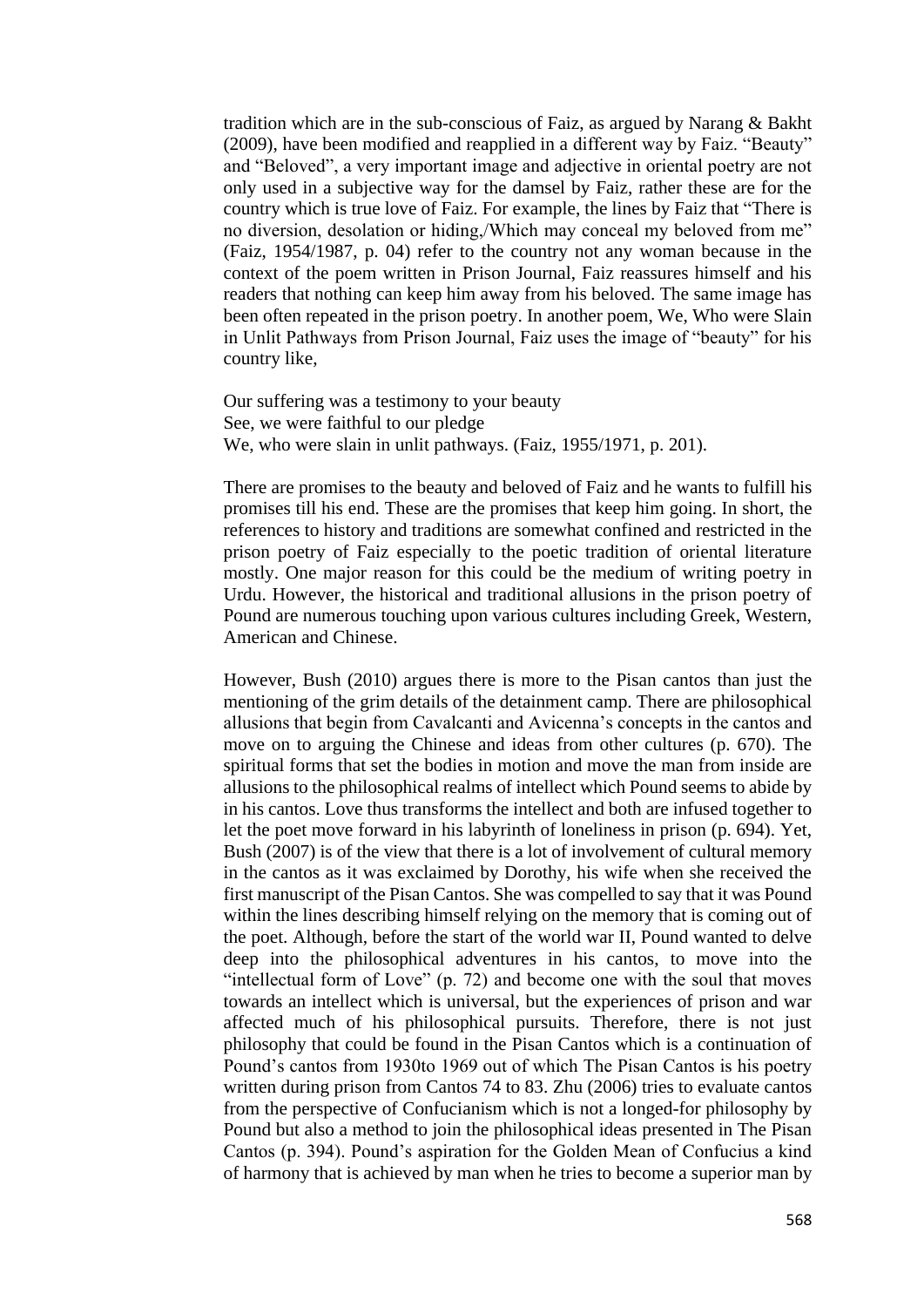attaining the mean, the moderation, the harmony in life to live. Pound finds oneness in the Dao of Confucianism and tries to follow that unity between nature and man. It is on the basis of this principle that the whole text of cantos could be regarded as one-principled text according to Zhu (2006). But that is just one way of looking at Pound's prison poetry. The researchers believe and contend in this paper that there is more to the poetry of Pound, which when brought into comparison with other prison poetry, would yield deeper and detailed understanding of The Pisan Cantos. Therefore, the Bassnett's (1993) concept of comparing literary works has been applied here for better understanding of both the poets.

The environment within the prison is another point of intersection in the prison poetry of both the poets. Two impressive poems by Faiz in Hand of the Wind (Dast-e-Saba), An Evening in the Prison House and A Morning in the Prison House, are ideal examples to explore what Faiz thought of prison life. The images like "signs of sorrow", "grief of distance", "dark surface", "poisonsaturated cries of the prison house", "slammed shut", "chain rattled", "a dagger thrust deep into a padlock's heart", and "to strike its head violently over and over again" (Faiz, 1954/2017, p. 54) are a few examples to delineate the environment of prison. Likewise, Pound (1948) has also expressed images that are dark, desolate, violent, lonely, and enforced like iron in the prison. His imagery of prison throughout the cantos is like, "gorilla cage", "smoke hole", "slaughter", "blood", "hoar frost", "boxes", "god-damned", "death cells", "moonlight drill" and so on. There is a subtle difference in the portrayal of the environment of prison by both the poets. When Faiz depicts the disturbing environment of prison, he suddenly lives up with the hope that he would fight and struggle till the end and through his memory of the beloved he gets enlivened. The depression of Pound is very severe and there is very little of hope in his poetry while delineating the environment of prison. The solace for Pound is in the philosophical heaven that he creates through Confucianism. But hopelessness and despair are prevailing in the imagery of Pound as compared to Faiz who sees life through the breeze, while Pound is shrouded under the clouds.

Some is supplied to the secret assemblies of the censors and some is delivered to the preacher's house Very little of what should be ours—the rightful share of the true drinkers falls into our wine cups (Faiz, 1954/2017, p. 62)

The wine cups could be interpreted as the symbol that refer to the share of the common man in the society, this couplet of the ghazal is suggestive of the political ideology of Faiz that the lion's share is always snatched by the imposers in the secret gatherings and the religious leaders who have power and pressure in the country while the very less is given to the common people like us. Faiz's philosophical affiliation is confined to Marxism for essentially, he was a poet of the people who was not just a philosopher but also a teacher (Singh, 2012, p. 122), whereas, the philosophical affiliation of Pound is with Chinese Confucianism (Zhu, 2006, p. 394). However, Pound relates to various philosophical ideas in his cantos like politically he is a fascist and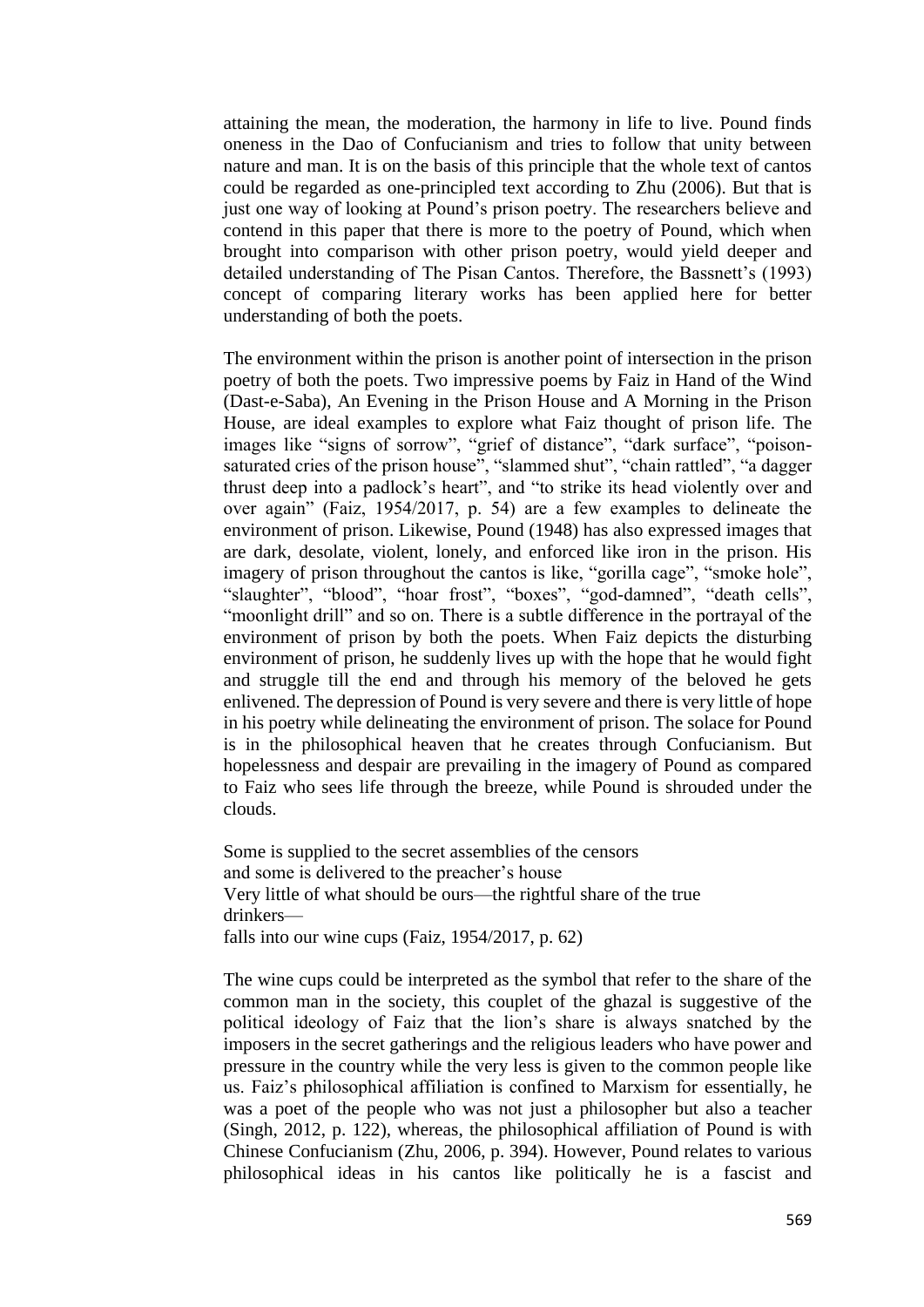metaphysically and ethically a Confucian. Although he tries to follow the epic style of Dante's Divine Comedy, but the ideas of Pound are different that seem to strive for unity in the disorderly world.

#### **CONCLUSION**

The comparative study of the prison poetry of popular poets i.e., Faiz Ahmad Faiz and Ezra Pound suggests that there are various patterns of connections that could be found in their prison poetry. The poets seem to intersect each other in their movement from personal to political, references to history and traditions, delineation of the prison environment, freedom of expression, resistance to the oppressor and relationship with the outside world. But there are also certain points where they depart from each other in areas like different philosophical affiliations, political ideologies, lyricism and aims of writing poetry like Faiz is revolutionary while Pound is philosophic, and they also follow different poetic traditions. The comparison of both the poets enumerates various characteristics of each other which substantiate Bassnett's (1993) concept of comparative literature that comparisons in literary works help in understanding each other. The Zepetnek's (1998) principle of thematic inclusion has also been very helpful in comparing two poets one from the center and the other to be regarded as belonging to the culture of the marginal, for there have been certain similarities which essentially place the so-called marginal poet aligned with the center and hopes to look at literature from around the world in the same footing.

#### **REFERENCES**

- Arnold, M. (1857/69). On the Modern Element in Literature [in, MacMillan's Magazine]. Place of publication not identified: Macmillan and Co.
- Bashir, B. (2017). Discourses of Revolution and Resistance in Select Poems of Neruda, Faiz, and Samih al-Qasim (Doctoral dissertation, Aligarh Muslim University).
- Bassnett, S. (1993). Comparative literature: A critical introduction. UK: Blackwell Publishers.
- Bush, R. (2010): La filosoficafamiglia: Cavalcanti, Avicenna, and the 'Form' of Ezra Pound's Pisan Cantos. Textual Practice, 24 (4), 669-705.
- Coleman, D., & Pimentel, S. (2012). Revised publishers' criteria for the common core state standards in English language arts and literacy, grades 3-12.National Association of State Boards of Education. Retrieved from http:// www.corestandards.org/assets/Publishers\_ Criteria\_for\_K-2.pdf
- Couey, J. B. & James, E. T. (2018).Biblical Poetry and the Art of Close Reading.Cambridge University Press.
- [Disraeli,](https://en.wikipedia.org/wiki/Isaac_Disraeli) I. (1881). Imprisonment of the Learned. Curiosities of Literature, Vol. 1 (pp. 35–38). Frederick Warne & Co.
- Faiz, A. F. (1955). ZindanNama (The Prison Journal).Aligarh, India: Educational Book House.

\_\_\_\_\_\_\_\_\_\_\_\_ (1985).Faiz to Alys to Faiz: Some Prison Letters. Annual of Urdu Studies, 5, 117-25.

\_\_\_\_\_\_\_\_\_\_\_\_(1971). The Prison Journal (V. G. Kiernan, Trans.) Vanguard Books Ltd. (Original work published 1955).